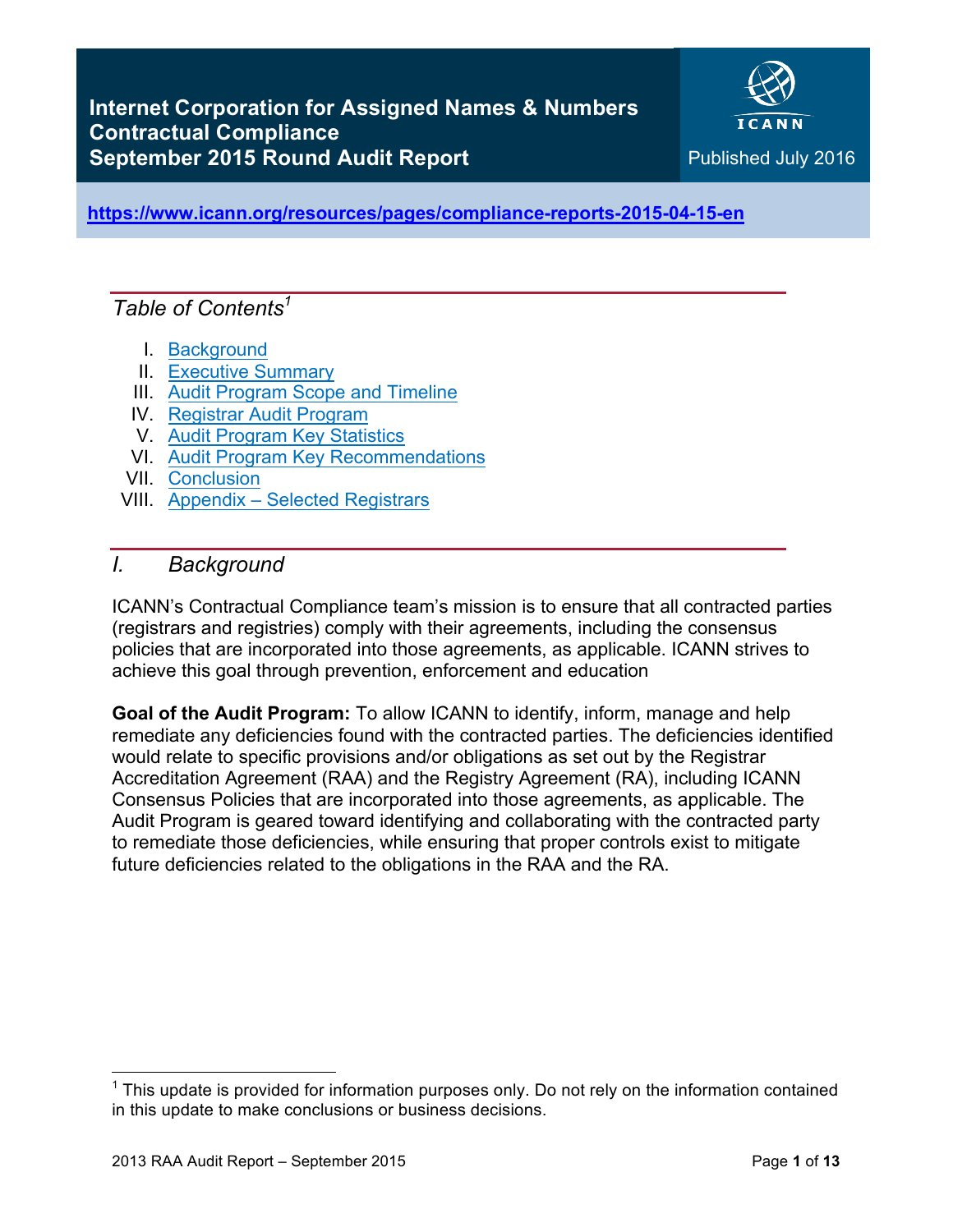### *II. Executive Summary*

On 31 August 2015, ICANN launched an audit round to test and validate selected registrars' compliance with the terms of the 2013 version of the RAA. This report constitutes the results of the audit that took place from September 2015 through May 2016.

The audit round was conducted through the testing of data and the review of documentation, selected registrar websites, and correspondence between the selected registrar and registered name holders.

Sixty-seven registrars were selected for this audit round. Of the 67 registrars in scope, 62 were selected based on the following criteria:

- Contracted parties that were not audited in the initial Three-Year Audit Program (https://www.icann.org/resources/pages/compliance-past-audits-2015-12-04-en)
- Contracted parties with the highest numbers of Contractual Compliance 3rd Notices per number of domains under management
- Contracted parties that had received Notices of Breach in the last 12 months
- Contracted parties with the highest number of failed data escrow deposits

The remaining 5 registrars in scope had previously received a partially remediated report and were pending follow-up from ICANN to verify that they are in compliance with the RAA. These 5 registrars were tested only in the areas noted as noncompliant in their partially remediated report.

During the Audit Phase, ICANN reviewed nearly 5,200 documents collected in 11 different languages. Sixty-five registrars were issued initial audit reports, 1 registrar was terminated, and 1 registrar was excluded as it was a family of another registrar selected for the audit.

By 25 May 2016, ICANN issued a final audit report to the 39 registrars that demonstrated resolution of all initial findings noted in their respective audit reports. The remaining 26 registrars were still in the process of remediation and were implementing necessary changes to address the instances of noncompliance. These registrars will be retested in a future audit round to verify the effectiveness of remediation measures.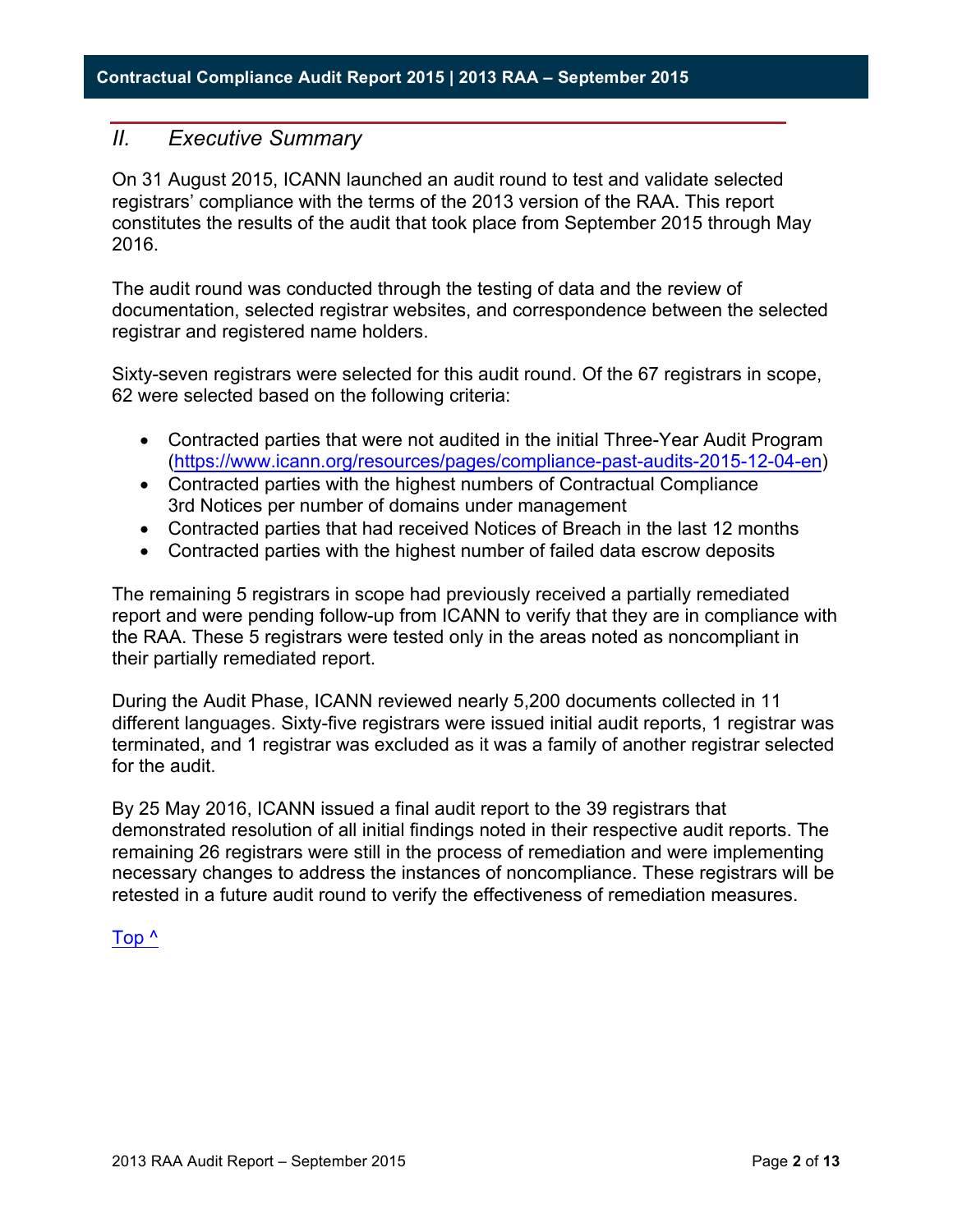# *III. Audit Program Scope and Timeline*

**3**

#### *Audit Program Scope*

The Audit Program operates on a recurring cycle. Registrars may be subject to an audit based on the criteria mentioned previously or based on other special circumstances or considerations.

Registrars under the same management and operating technically and operationally in the same manner were given the option to respond as a *family*. To respond as a family, the group was required to respond fully for one registrar (submit a completed Request for Information document and provide all requested documentation for that one registrar). The group was also required to list the Internet Assigned Numbers Authority (IANA) numbers for all of the registrars in the family.

In an effort to increase transparency and readiness, ICANN conducted two outreach sessions with the selected registrars and published a presentation on ICANN's Compliance Outreach Activities page. For more information, see:

https://www.icann.org/resources/pages/compliance-outreach-2015-2016-03-08-en.

#### *Timeline*

The Audit Program consists of six phases with specific milestone dates:

- 1) **Pre-Audit Notification Phase** Issue a general audit announcement to notify all contracted parties two weeks prior to the audit start date.
- 2) **Request for Information (RFI) Phase** Issue a notice of audit to the selected contracted parties. In addition, send a follow-up email to those who were not selected.
- 3) **Audit Phase** Review and assess responses and, where applicable, test and validate.
- 4) **Initial Report Phase** Issue the initial audit reports with initial findings to the selected contracted parties.
- 5) **Remediation Phase** Collaborate with the selected contracted parties to remediate initial findings (if any) discovered during the Audit Phase.
- 6) **Final Report Phase** Issue final audit reports to the selected contracted parties and publish the audit report on https://www.icann.org.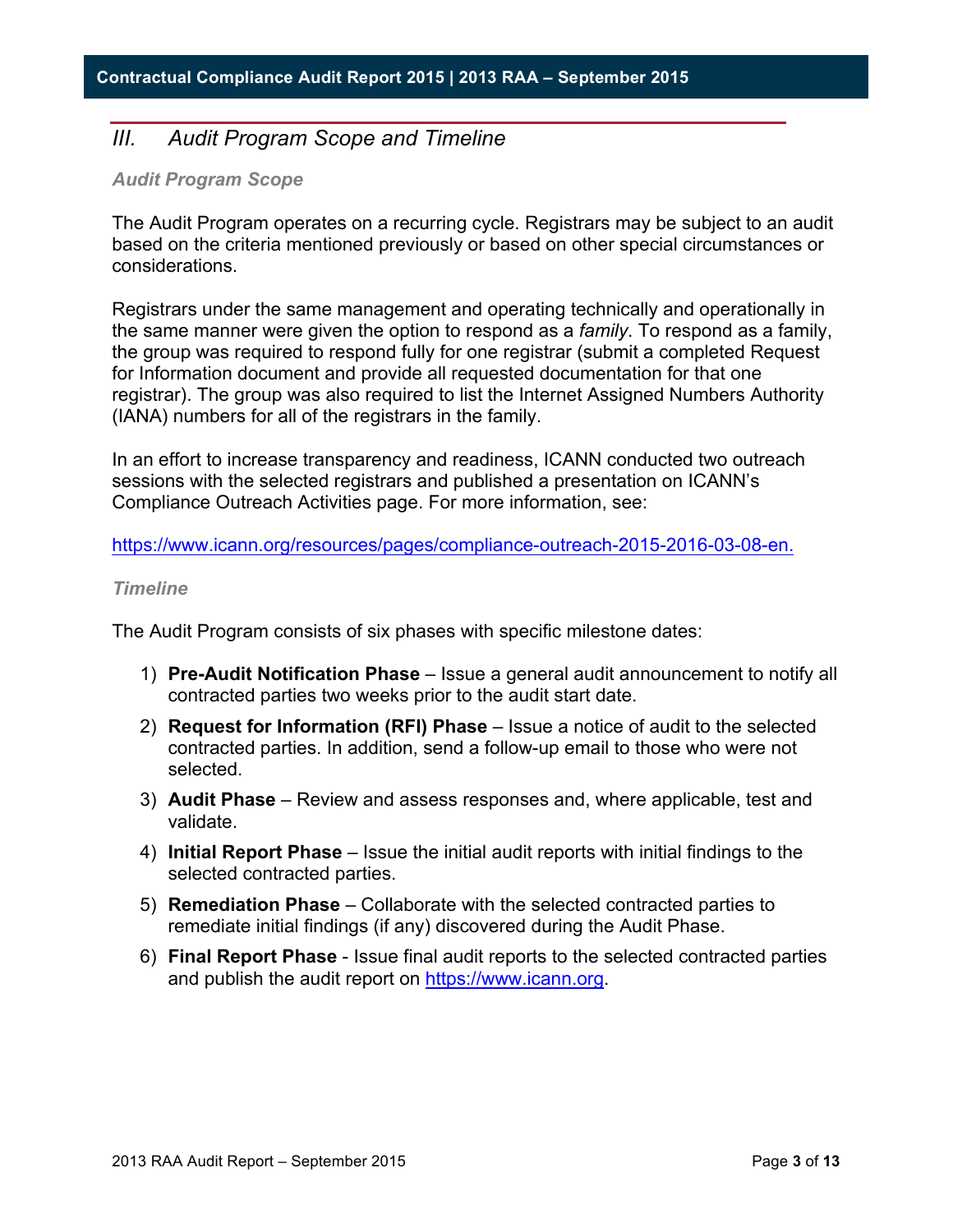The following table summarizes the Audit Program milestones and dates.

| <b>Audit Program Milestone Dates</b>    |                                             |                                  |                                  |                |                                                 |                                    |                                                                       |                   |
|-----------------------------------------|---------------------------------------------|----------------------------------|----------------------------------|----------------|-------------------------------------------------|------------------------------------|-----------------------------------------------------------------------|-------------------|
| <b>Pre-Audit</b><br><b>Notification</b> | <b>RFI Phase</b>                            |                                  | <b>Audit</b><br><b>Phase</b>     |                | <b>Initial</b><br><b>Report</b><br><b>Phase</b> | <b>Remediation</b><br><b>Phase</b> | <b>Final</b><br><b>Reports</b><br><b>Issued to</b><br><b>Auditees</b> |                   |
|                                         | $\mathbf{A}^{\mathsf{st}}$<br><b>Notice</b> | 2 <sup>nd</sup><br><b>Notice</b> | 3 <sup>rd</sup><br><b>Notice</b> | <b>Begin</b>   | <b>End</b>                                      | <b>Date</b><br><b>Issued</b>       | <b>Start / End</b>                                                    | <b>Date</b>       |
| 31 Aug<br>2015                          | 14 Sep<br>2015                              | 6 Oct<br>2015                    | 13 Oct<br>2015                   | 20 Oct<br>2015 | 1 Feb<br>2016                                   | 1 Feb<br>2016                      | $1$ Feb $-$<br>1 March 2016                                           | By 25 May<br>2016 |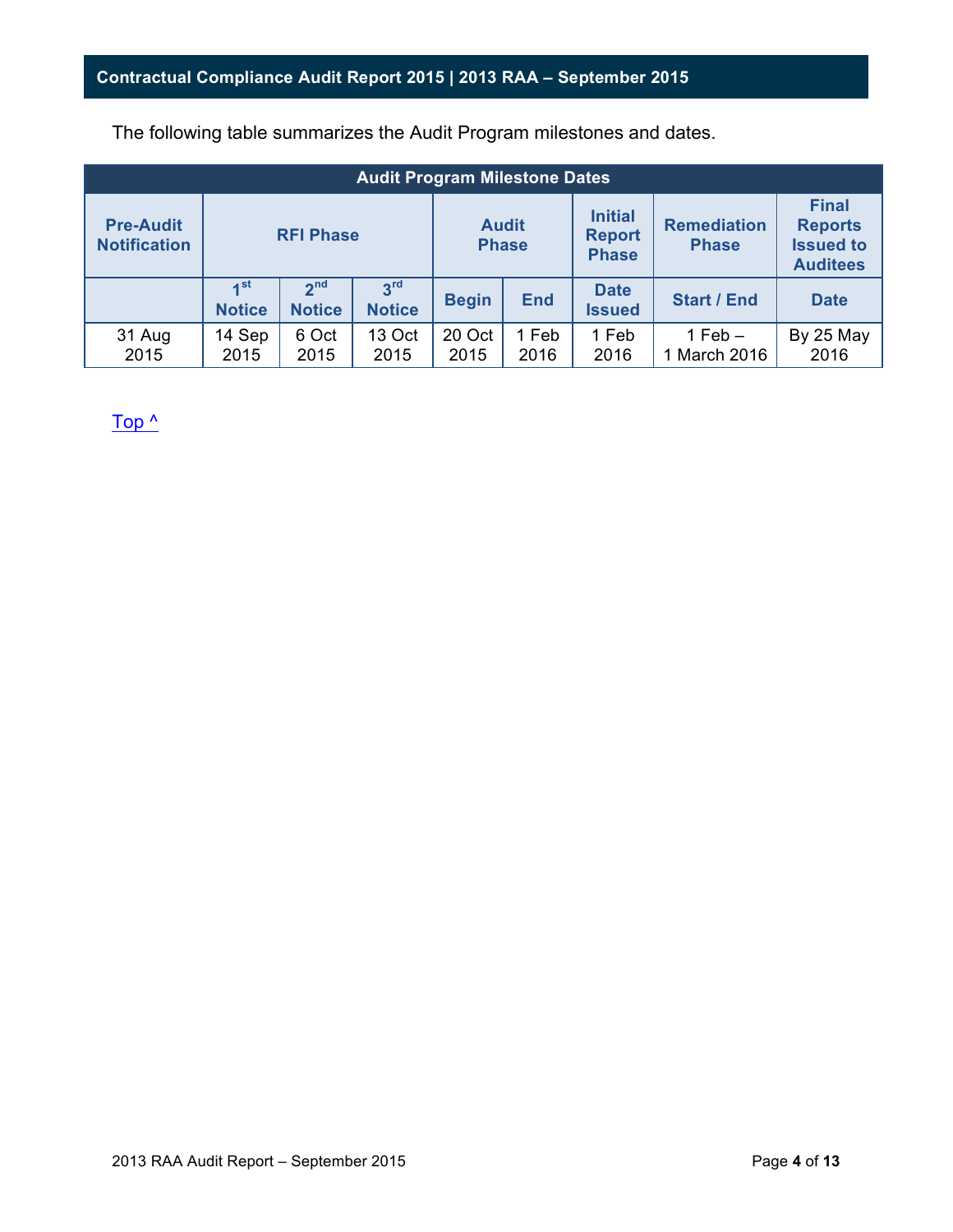# *IV. Registrar Audit Program*

The following table summarizes registrars selected to participate in the audit.

| <b>Phases</b>                                                          | <b>Count</b> |
|------------------------------------------------------------------------|--------------|
| <b>RFI Phase</b>                                                       |              |
| Registrars selected for the audit                                      | 67           |
| Registrars waived from audit because they were reported under a family | (1)          |
| Audit not completed due to termination (before or during RFI Phase)    | (1)          |
| <b>Total Remaining Registrars</b>                                      | 65           |
| <b>Initial Report Phase</b>                                            |              |
| Registrars passed all audit tests                                      | 0            |
| Registrars requiring follow-up and remediation                         | 65           |
| <b>Registrar Total</b>                                                 | 65           |
| <b>Remediation Phase and Final Report Phase</b>                        |              |
| Registrars completed resolution of initial findings                    | 39           |
| Registrars implementing a remediation plan                             | 26           |
| <b>Registrar Total</b>                                                 | 65           |

The following table summarizes the RAA provisions that were tested for contractual compliance and the number of registrars with deficiencies found during remediation.

A *deficiency* is defined as an initial finding noted in the audit report that is validated during remediation. For example, if a registrar's reseller agreement was found to have insufficient language during the Audit Phase, and the registrar agreed to update their reseller agreement to be in compliance with the RAA, this would be considered a deficiency.

A *test area* is a provision consisting of multiple requirements, resulting in several test steps. For example, one registrar could have multiple deficiencies under test area 3.4.2; however, all deficiencies within a test area are counted as one.

| <b>Test</b><br><b>Area</b> | <b>General Description of Contractual Provision or Policy</b>                     | <b>Registrars with</b><br><b>Deficiencies</b> |
|----------------------------|-----------------------------------------------------------------------------------|-----------------------------------------------|
| $3.3.1$ to<br>3.3.5        | WHOIS - Port43/Web, corresponding data elements                                   | 34%                                           |
| 3.4.1                      | Retention of registration data                                                    | 2%                                            |
| 3.4.2                      | Retention of registration data                                                    | 23%                                           |
| $3.7.5.3$ to<br>3.7.5.6    | EDDP – Domain name renewal, provision of applicable<br>information to registrants | <b>20%</b>                                    |
| 3.7.7                      | Self-registered domains                                                           | 11%                                           |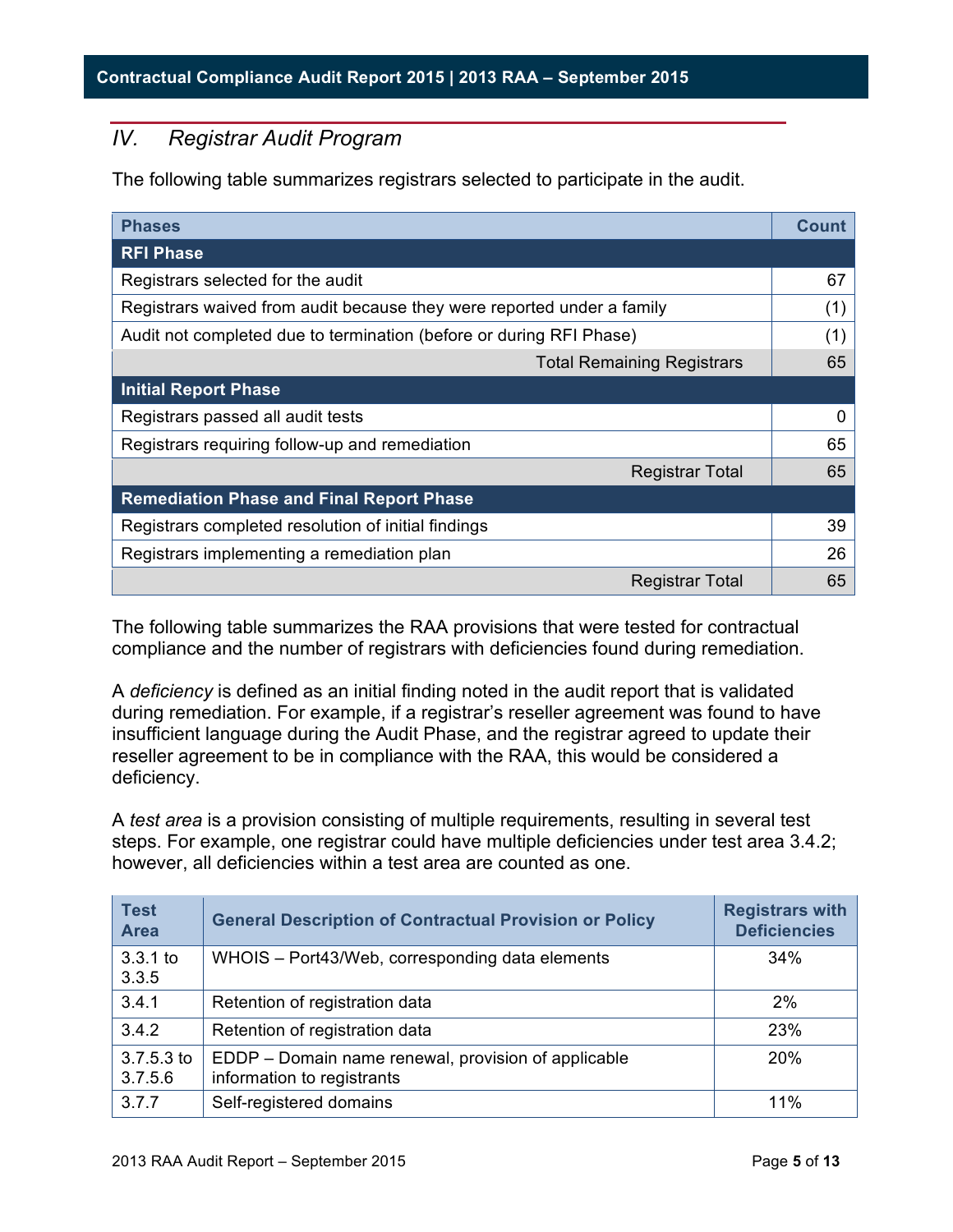### **Contractual Compliance Audit Report 2015 | 2013 RAA – September 2015**

**6**

| <b>Test</b><br><b>Area</b> | <b>General Description of Contractual Provision or Policy</b>                                               | <b>Registrars with</b><br><b>Deficiencies</b> |
|----------------------------|-------------------------------------------------------------------------------------------------------------|-----------------------------------------------|
| 3.7.11                     | Complaints and dispute resolution process                                                                   | 8%                                            |
| 3.12                       | Reseller agreement (mandatory provisions)                                                                   | 22%                                           |
| 3.13                       | Registrar training                                                                                          | 55%                                           |
| 3.14                       | Obligations related to proxy and privacy services                                                           | 25%                                           |
| 3.15                       | Self-assessment                                                                                             | $0\%$                                         |
| 3.16                       | Link to registrant educational information                                                                  | 32%                                           |
| 3.17                       | Registrar contact details on registrar website                                                              | 6%                                            |
| 3.18                       | Registrar abuse contact and duty to investigate abuse reports                                               | 74%                                           |
| 3.18                       | Illegal activity                                                                                            | $0\%$                                         |
| 3.19                       | Additional technical specifications                                                                         | $0\%$                                         |
| 3.20                       | Notice of bankruptcy, convictions and security breaches                                                     | 2%                                            |
| 4.1                        | Consensus Policies - Inter-Registrar Transfer Policy (IRTP) and<br>Transfer Emergency Action Contact (TEAC) | 40%                                           |
| 4.1                        | <b>Expired Registration Recovery Policy</b>                                                                 | 11%                                           |
| 4.1                        | <b>Restored Names Accuracy Policy</b>                                                                       | 40%                                           |
| 4.1                        | <b>WHOIS Data Reminder Policy (WDRP)</b>                                                                    | 18%                                           |
| 7.6                        | Update primary contact information in RADAR                                                                 | 35%                                           |

Each selected registrar received an individual audit report noting any initial findings identified in the audit. ICANN shared these audit reports only with the selected registrars; they were not available to the public. Sixty-five registrars received a report noting initial findings and also received a request  $(1<sup>st</sup>$  Notice) to participate in the remediation process to cure noted findings in accordance with the notification process (15 days for the 1<sup>st</sup> Notice, 5 days for the  $2^{nd}$  Notice, 5 days for the 3<sup>rd</sup> Notice). For more information on the process, see:

https://www.icann.org/resources/pages/approach-processes-2012-02-25-en.

### *Enforcement Update – Notice of Breach and Termination*

The following table summarizes the number of notices of breach issued, breaches cured and terminations resulting from the audit as of the date of this report. All notices of breach and termination are available at:

http://www.icann.org/en/resources/compliance/notices.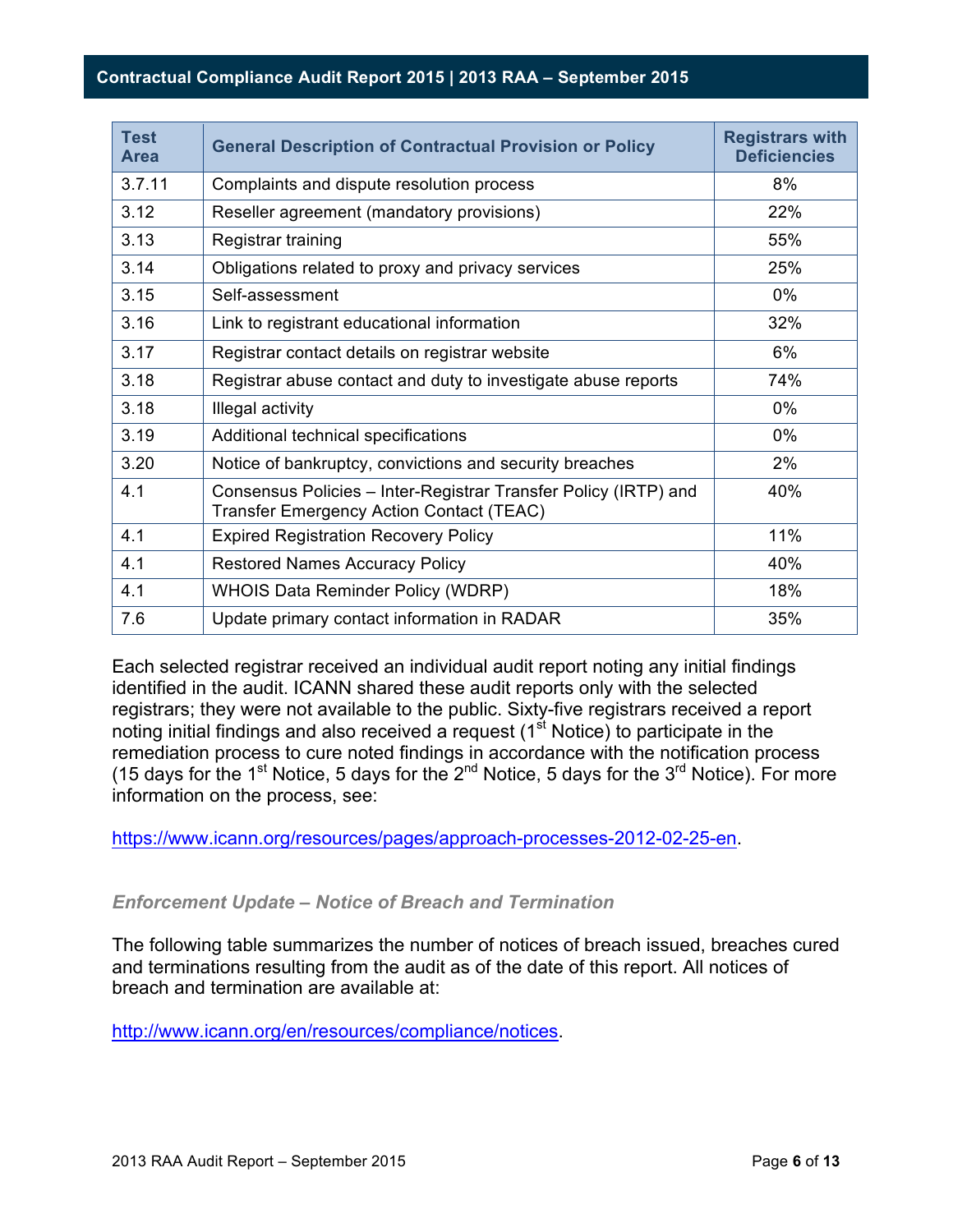| <b>Phase</b>             | <b>Self-Terminated</b> | Notice of Breach   Cured | <b>Total Terminated</b> |
|--------------------------|------------------------|--------------------------|-------------------------|
| <b>Pre-Audit Phase</b>   |                        |                          |                         |
| RFI Phase                |                        |                          |                         |
| <b>Remediation Phase</b> |                        |                          |                         |

### *Breakdown: Pre-RFI Phase – Notice of Breach*

**7**

ICANN issued the following selected registrar a breach notice prior to the RFI Phase and subsequently terminated its accreditation.

| <b>IANA</b> | <b>Registrar</b>    | <b>Status</b> |
|-------------|---------------------|---------------|
| 1073        | DropLabel.com, Inc. | Terminated    |

### *Contracted Parties Representation*

The 67 registrars represented 23 countries and provided documents in 11 languages:

#### *Countries*

- Australia
- Barbados
- Canada
- China
- Denmark
- France
- 
- *Languages*
- •Cantonese
- Danish
- English
- French
- German
- Greek

- Germany
- Gibraltar
- Greece
- Hong Kong
- India
- Ireland
- Japan
- Malaysia
- Mexico
- Nigeria
- Panama
- Singapore
- Japanese
- Mandarin
- Spanish
- Turkish
- Vietnamese
- Turkey
- United Arab **Emirates**
- United Kingdom
- United States
- Vietnam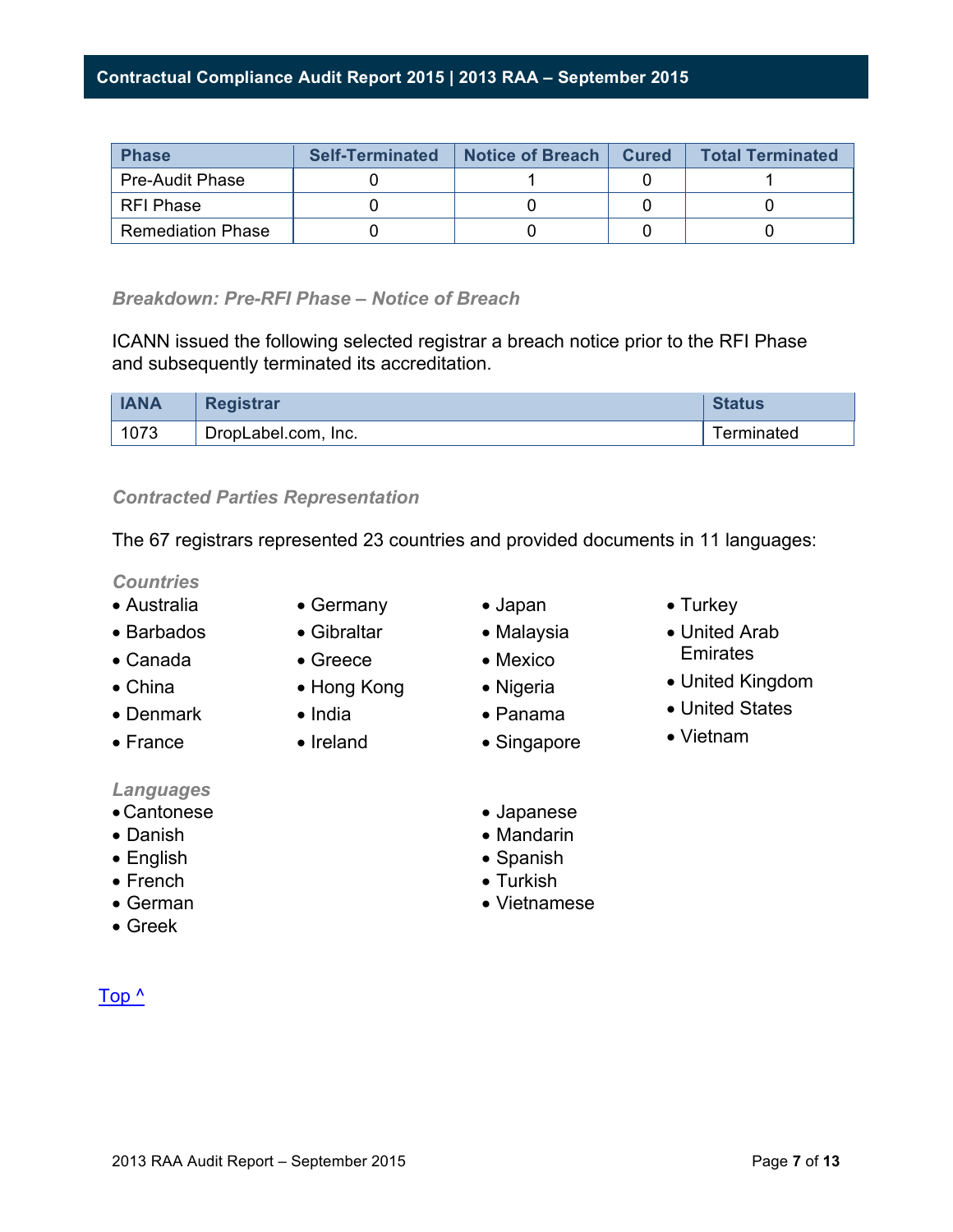# *V. Audit Program Key Statistics*

#### *RFI Phase – Notifications and Data Collection*

**8**

The following table summarizes the number of selected registrars receiving a  $1<sup>st</sup>$ ,  $2<sup>nd</sup>$  or  $3<sup>rd</sup>$ notice as part of the RFI Phase.

| <b>Statistic Description</b>              | 1 <sup>st</sup> Notice |      | 2 <sup>nd</sup> Notice |     | 3rd Notice |     |
|-------------------------------------------|------------------------|------|------------------------|-----|------------|-----|
| Number of registrars to receive<br>notice | 67                     | 100% | 31                     | 46% | 25         | 37% |

The following table shows the progression of data uploaded for selected registrars from the RFI Phase through the start of the Audit Phase.

| <b>Statistic Description</b> | 14 Sep 2015 | 6 Oct 2015 13 Oct 2015 20 Oct 2015 |       |       |
|------------------------------|-------------|------------------------------------|-------|-------|
| Registrar documents uploaded |             | 2,338                              | 3,948 | 5,149 |

*Audit Phase – Registrar Reporting*

The 65 registrars received an initial audit report at the end of the Audit Phase. Many of the findings noted in the reports were fully remediated after collaboration with the selected registrars. The following chart gives an overview of the percentage of selected registrars with deficiencies.



# **Registrar Deficiency Profile**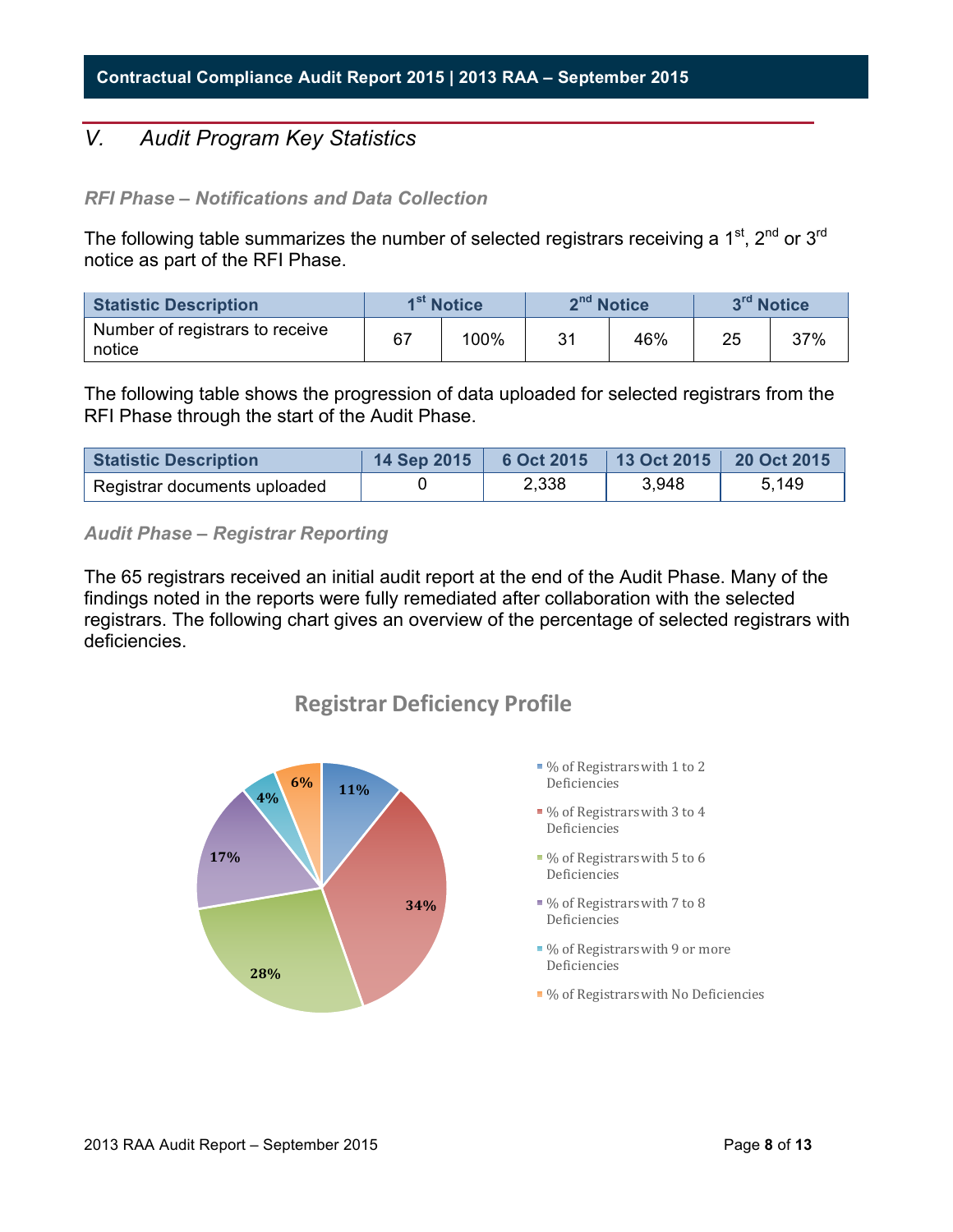#### *Remediation Phase – Notifications*

Based on the results of the Audit Phase, 65 registrars participated in the Remediation Phase to cure initial findings noted in their audit report. The following table summarizes the number of selected registrars receiving a 1<sup>st</sup>, 2<sup>nd</sup> or  $3^{rd}$  notice as part of the remediation process.

| <b>Wave</b> | 1 <sup>st</sup> Notice |      |    | 2 <sup>nd</sup> Notice | 3rd Notice |     |
|-------------|------------------------|------|----|------------------------|------------|-----|
|             | 29                     | 100% | 24 | 83%                    | 18         | 62% |
| 2           | 36                     | 100% | 26 | 72%                    | 17         | 47% |
| Total       | 65                     | 100% | 50 | 77%                    | 35         | 54% |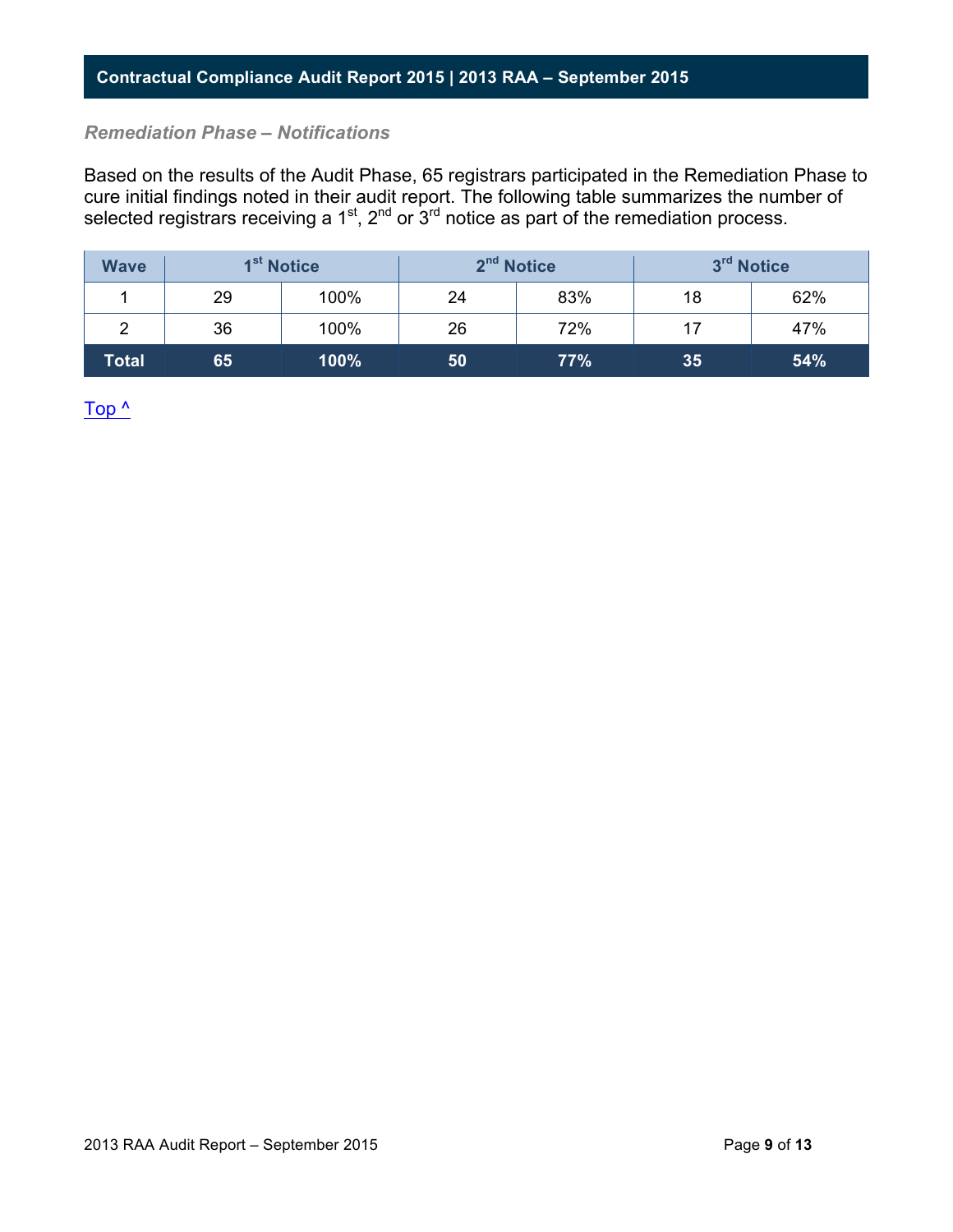# *VI. Audit Program Key Recommendations*

**10**

- A. General
	- To avoid delays in the audit process, registrars are encouraged to ask ICANN questions about acceptable documentation or unique processes or procedures as they arise.
	- Registrars should maintain accurate Registrar Contact Information Database (RADAR) primary contact information to ensure timely communication (RFI, audit report, etc.).
	- Registrars should proactively communicate to ICANN if they are part of registrar family that is operated the same way, technically and operationally.
	- When communicating to ICANN, registrars should send emails with "receipt" requested" option.
	- ICANN should continue to simplify the communication approach.
- B. RFI Phase
	- Registrars should ask for clarification as early as possible.
	- Registrars are encouraged to participate in audit webinars and to ask questions.
	- ICANN should continue to recognize the uniqueness of registrars' business models and methods of operation.
	- Registrars should provide detailed explanations in their RFI questionnaires if documents requested are not available.
- C. Audit Phase
	- Registrars should review their audit report immediately upon receipt, and seek clarification if they do not understand any of the findings.
- D. Remediation Phase
	- Registrars should provide explanations, additional information or amended documentation for each finding, and give timely and accurate responses to the findings noted in their audit report.

In an effort to improve the Audit Program, ICANN invited the selected registrars to participate in the "ICANN Contractual Compliance Audit Survey," which focused on processes, communication and people. ICANN has taken the survey feedback into consideration.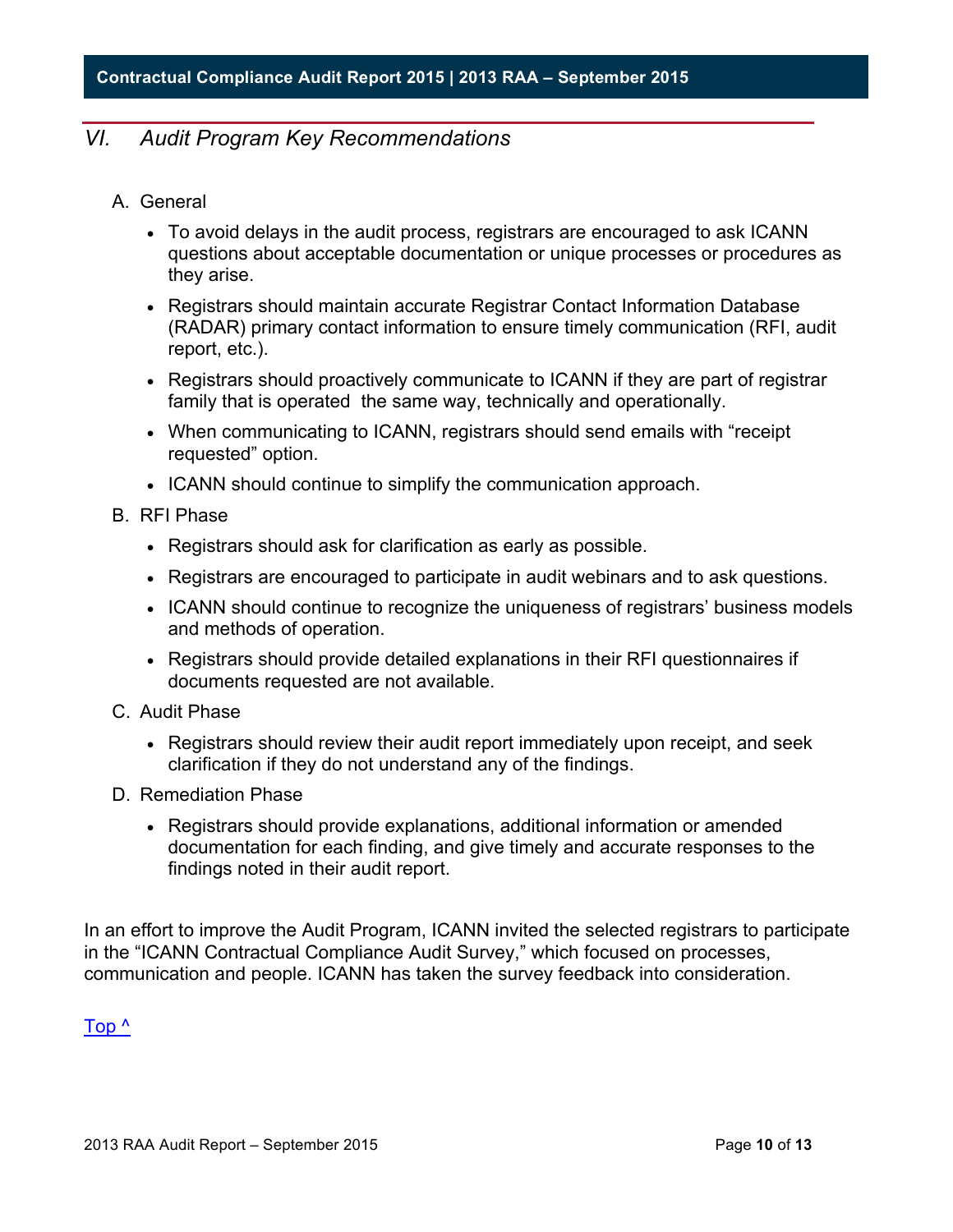### *VII. Conclusion*

Only 4 registrars (6%) of the 65 registrars that completed both the Audit Phase and Remediation Phases completed the audit with no real deficiencies. Although 35 registrars (54%) completed the audit with deficiencies noted, they were able to resolve them fully. The remaining 26 registrars (40%) completed the audit and received audit reports with deficiencies noted. These registrars are implementing necessary changes to prevent the instances of noncompliance from recurring in the future. ICANN will follow up with these registrars with a partial reaudit to verify that they have remediated the remaining deficiencies.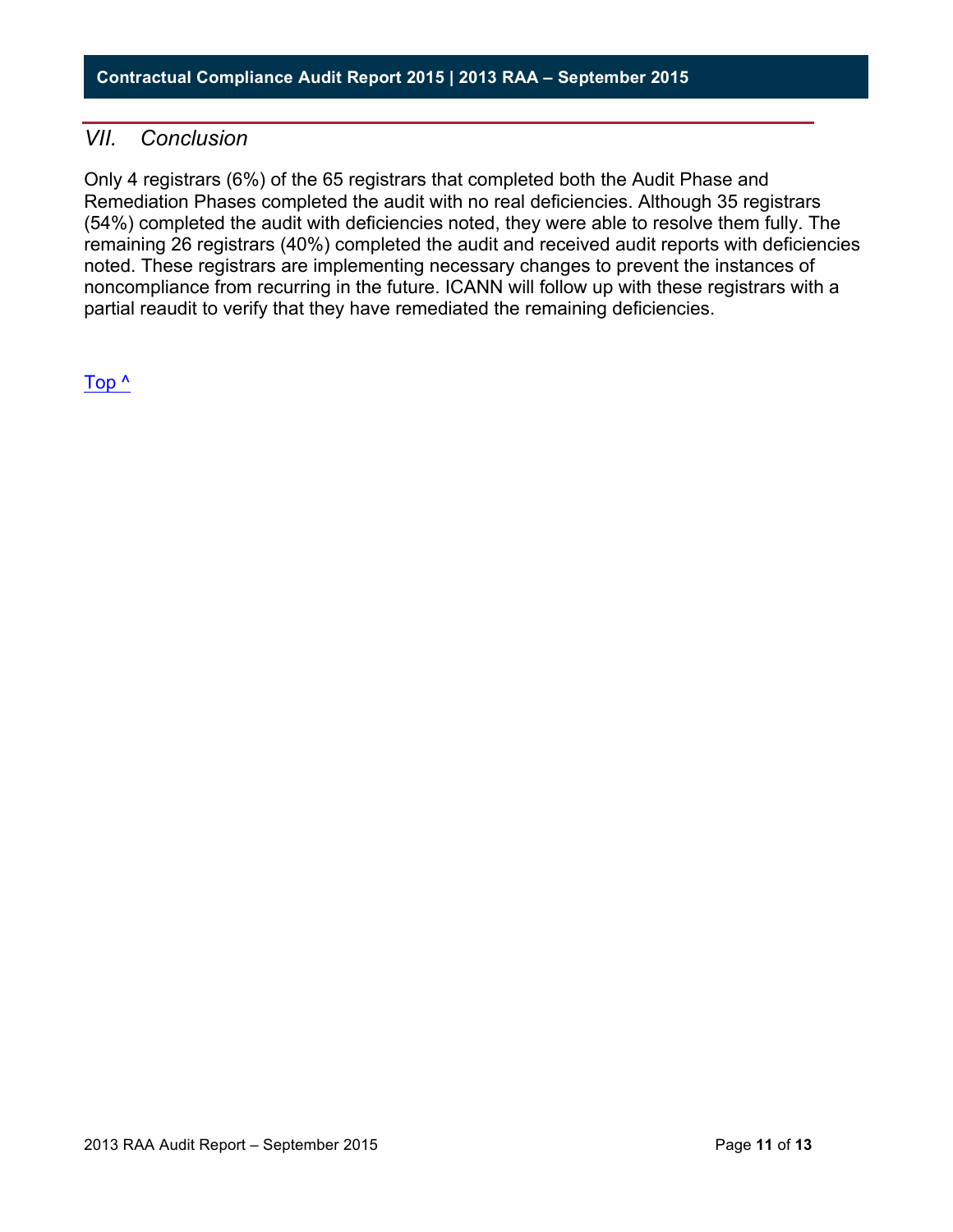# **Appendix – Selected Registrars**

| IANA # | <b>Registrar Name</b>                                                                       |
|--------|---------------------------------------------------------------------------------------------|
| 9      | Register.com, Inc.                                                                          |
| 93     | GKG.NET, INC.                                                                               |
| 120    | Xin Net Technology Corporation                                                              |
| 249    | Mps Infotecnics Limited                                                                     |
| 321    | Registration Technologies, Inc.                                                             |
| 420    | HiChina Zhicheng Technology Limited                                                         |
| 424    | <b>Internetters Limited</b>                                                                 |
| 431    | DreamHost, LLC                                                                              |
| 605    | rockenstein AG                                                                              |
| 636    | BRANDON GRAY INTERNET SERVICES INC. (dba "NameJuice.com")                                   |
| 637    | Dot Holding Inc.                                                                            |
| 675    | <b>Super Registry Ltd</b>                                                                   |
| 820    | <b>ELB Group Inc</b>                                                                        |
| 837    | Freeparking Domain Registrars, Inc.                                                         |
| 844    | Minds and Machines Registrar UK Limited                                                     |
| 890    | IP Mirror Pte Ltd dba IP MIRROR                                                             |
| 925    | Everyones Internet, Ltd. dba SoftLayer                                                      |
| 940    | Above.com Pty Ltd.                                                                          |
| 953    | Nanjing Imperiosus Technology Co. Ltd                                                       |
| 1007   | Net 4 India Limited                                                                         |
| 1073   | DropLabel.com, Inc.                                                                         |
| 1110   | FBS Inc.                                                                                    |
| 1291   | <b>Crazy Domains FZ-LLC</b>                                                                 |
| 1316   | 35 Technology Co., Ltd.                                                                     |
| 1331   | eName Technology Co., Ltd.                                                                  |
| 1418   | EvoPlus Ltd.                                                                                |
| 1471   | <b>Astutium Limited</b>                                                                     |
| 1500   | Tirupati Domains and Hosting Pvt Ltd.                                                       |
| 1505   | Gransy, s.r.o. d/b/a subreg.cz                                                              |
| 1530   | Pacific Online Inc.                                                                         |
| 1564   | <b>TLD Registrar Solutions Ltd.</b>                                                         |
| 1598   | EastNames Inc.                                                                              |
| 1601   | Atak Domain Hosting Internet ve Bilgi Teknolojileri Limited Sirketi d/b/a Atak<br>Teknoloji |
| 1604   | DanDomain A/S                                                                               |
| 1620   | <b>EJEE Group Holdings Limited</b>                                                          |
| 1635   | Beijing Midwest Taian Technology Services Ltd.                                              |

Network Information Center Mexico, S.C.